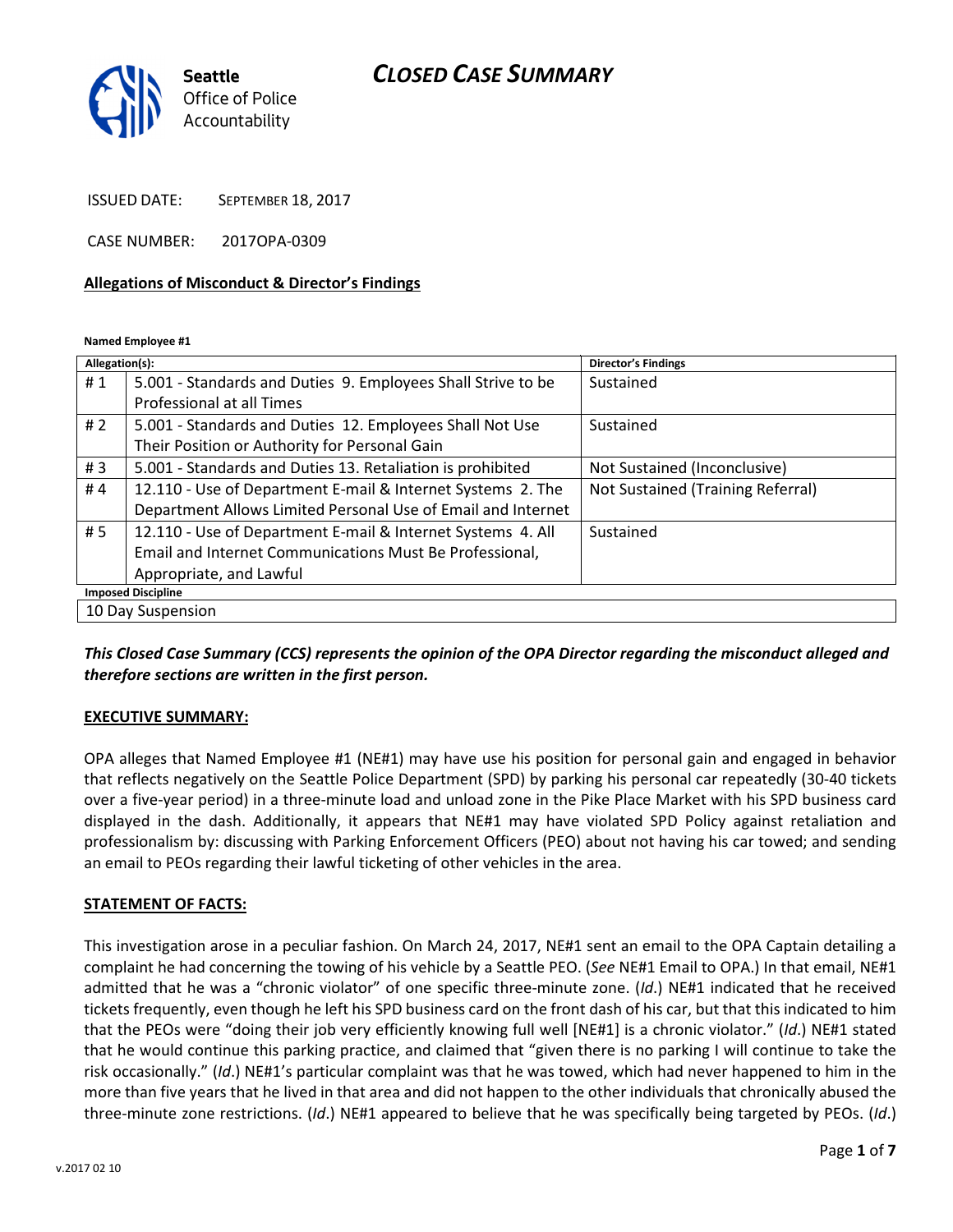# CLOSE CASE SUMMARY

OPA CASE NUMBER: 2017OPA-0309

NE#1 further intimated his belief that he may have been flagged for towing by a PEO supervisor. (Id.) Notably, there is no evidence in the record suggesting the NE#1 was targeted by PEOs or a PEO supervisor, or that the towing of his vehicle was based on anything other than the fact that it was illegally parked. NE#1 did not set forth any such evidence in either his OPA interview or his emails to the OPA Captain, and his allegations were based predominantly on conjecture.

As a result of this email, OPA initiated an investigation into NE#1's admitted chronic illegal parking and his practice of leaving his business card on his front dash, which, OPA believed, could constitute an abuse of authority and use of NE#1's position for his own personal gain. In its investigation, OPA interviewed a number of PEOs, including supervisors, civilians who worked in the area, and NE#1, himself. OPA further obtained a number of emails authored by NE#1 and sent to PEOs, as well as emails sent by NE#1 from his SPD email that sought a multitude of goods and services unrelated to his employment at the Department. Lastly, OPA obtained information concerning NE#1's ongoing parking infractions. These interviews, emails, and evidence of the scope of NE#1's conduct, demonstrated a concerning pattern of NE#1 using his status as a police officer to seek and obtain preferential treatment not available to a civilian.

While these are the general facts surrounding this case, a more detailed accounting of the facts and OPA's investigation in the allegations is set forth in the OPA Case Summary.

### ANALYSIS AND CONCLUSIONS:

#### Named Employee #1 - Allegation #1 5.001 - Standards and Duties 9. Employees Shall Strive to be Professional at all Times

SPD Policy 5.001-POL-9 requires that SPD employees "strive to be professional at all times." The policy further instructs that "employees may not engage in behavior that undermines public trust in the Department, the officer, or other officers." (SPD Policy 5.001-POL-9.)

The gravamen of the allegations against NE#1 is that he used his position of authority as an employee of SPD in a manner that undermined the public's trust. NE#1 is alleged to have done so in a number of respects, including by: repeatedly and consistently parking in an illegal spot; using his status as an officer to avoid being ticketed or towed; sending emails to PEOs in a manner that could be construed as attempting to seek preferential treatment; and using his Department email to seek goods and services in his personal capacity.

NE#1 admitted to repeatedly parking illegally in a three-minute zone near his residence. As explained more fully below, NE#1 did so based on his belief that it was cheaper to receive tickets for the violation than to pay for a legal parking space. NE#1 further admitted to repeatedly leaving his business card on the front dash of his vehicle (see NE#1 OPA Interview, at p. 26), which was apparently purposed to inform people, whether PEOs or civilians, that the car was associated with a police officer.

OPA interviewed a number of PEOs who had knowledge of NE#1's parking habits. PEO #1 stated that he observed NE#1's car parked illegally and made the decision to cite and then impound the vehicle. (PEO #1 OPA Interview, at p. 2.) The PEO stated that he observed a card on the front dash that referred to "Paul Unit" (the nomenclature for PEOs) and an envelope addressed to an SPD sergeant. (Id.; see also NE#1 Email to PEO #1.) PEO #1 thought that the



Seattle Office of Police Accountability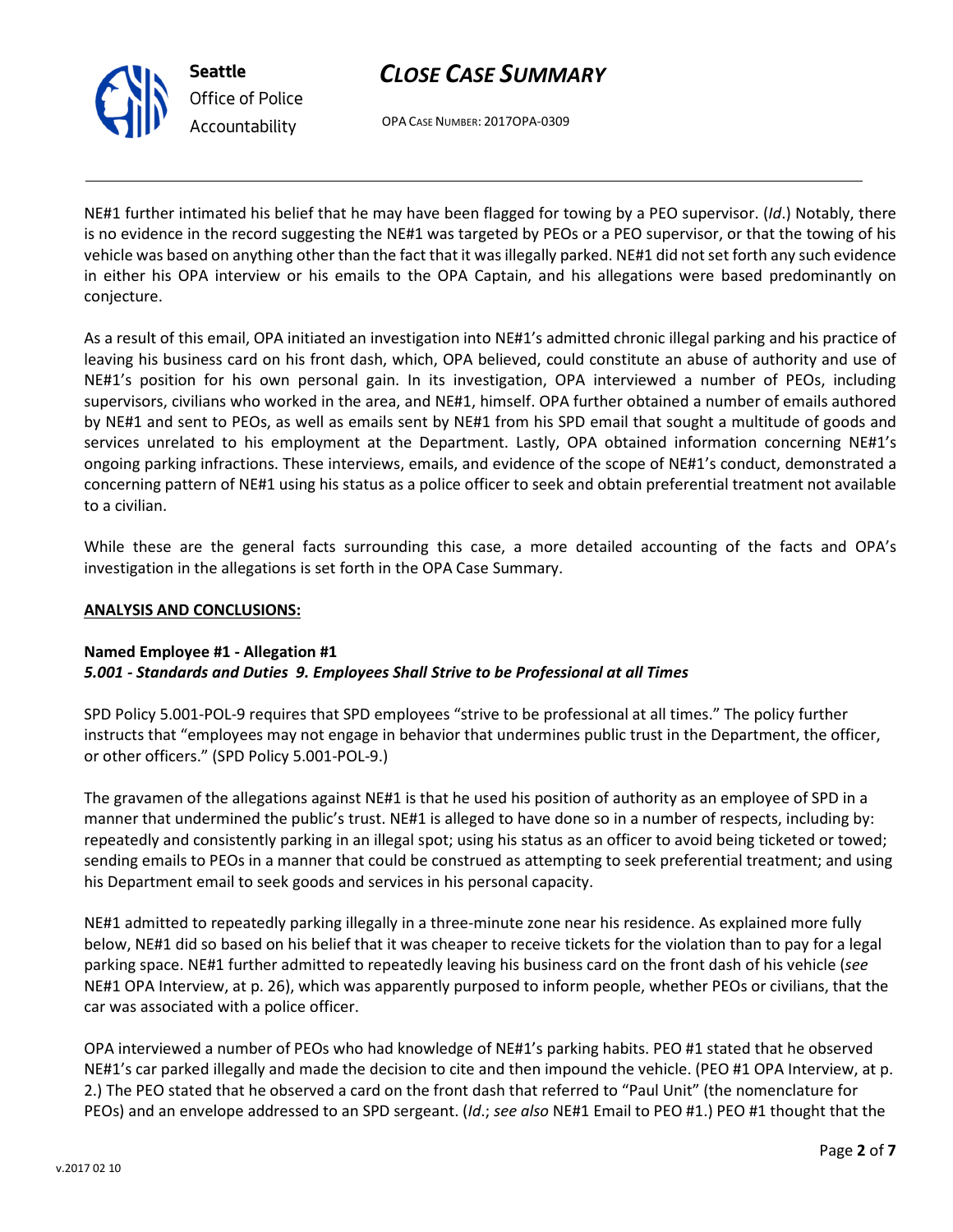

Seattle Office of Police Accountability

# CLOSE CASE SUMMARY

OPA CASE NUMBER: 2017OPA-0309

vehicle could have an SPD connection, but did not know definitively. (PEO #1 OPA Interview, at pp. 2-3.) He stated that had there been a clear connection, he might have taken different action. (*Id.* at p. 4.) After the towing, NE#1 sent PEO #1 an email identifying his vehicle by make and color, noting his parking practices, and indicating that, while he had received a number of tickets, he had never been towed from that location. (See NE#1 Email to PEO #1.)

PEO #2 stated to OPA that she received an email from NE#1 after writing him a ticket. (PEO #2 OPA Interview, at p. 3.) In that email, NE#1 said something along the lines of: "I noticed that you've been writing a lot of tickets in the market." (Id. at p. 4.) While the email did not explicitly warn against the writing of tickets, PEO #2 interpreted the email as potentially implying that she should not write tickets to that vehicle and she forwarded the email to her supervisor. (Id.) PEO #2 stated that she had never received an email like that from someone in the Department in her entire career. (Id. at p. 7.) Prior to receiving that email, she had written NE#1 five tickets. (Id. at pp. 5-6.) After the email, she stated that she did not write NE#1 any more tickets. (Id.) I note that PEO #2 stated that she did not recall observing NE#1's vehicle in violation after the email was sent and she began writing tickets in other locations. (Id.)

In her interview with OPA, PEO #3 indicated that after ticketing NE#1 she received an email from him discussing the ticket. (PEO #3 OPA Interview, at p. 2.) PEO #3 interpreted that email as conveying that the vehicle belonged to an SPD employee and that she should not cite it again. ( $Id$ . at p. 3.) The PEO recalled that at the time she cited the vehicle, a civilian, who worked at the nearby hotel, came over to speak with her.  $(ld)$  The civilian indicated that the vehicle belonged to an "officer." (Id.) When asked how he knew that, the civilian stated that the vehicle is known to park there, is known to belong to an officer, and that this officer often "chase[d] people out of that particular parking space, telling [people] they're not allowed to park there." (Id.) PEO #3 flagged this issue for a supervisor. (Id.) The PEO stated that, after she received NE#1's email, she again saw his car parked illegally but did not cite it. Instead, she left a "courtesy notice" requesting that NE#1 no longer park there. (Id. at p. 5.) She explained that she was concerned that NE#1's complaints against her could influence other officers to feel negatively towards PEOs. (Id. at p. 6.) She also stated that NE#1's behavior put her in an uncomfortable situation. (Id. at p. 8.)

PEO #4 echoed the statements made by the other PEOs and added other important details. She stated that, around September 2016, she was approached by an individual who she later learned to be NE#1. (PEO #4 OPA Interview, at pp. 2-3.) She recounted that NE#1 stated that he parked his vehicle near Pike Place Market and mentioned that the PEOs in that area were "quick." (Id. at p. 3.) I note that NE#1 denied ever speaking to PEOs in person (NE#1 OPA Interview, at p. 30), which appears to be contradicted by PEO #4's statements. A few weeks later, she spotted the car, which had a note in it that again referenced how "quick" Paul Unit was. (PEO #4 OPA Interview, at p. 4.) At some point later, the PEO received an email from NE#1 that thanked her for not impounding his vehicle. (Id. at p. 5.) PEO #4 interpreted that email, however, as intimating the contrary. (Id.) In her opinion, NE#1 was sending the PEOs a message that he should not be ticketed. (See id. at p. 11.) After PEO #4 cited the vehicle again, she received another similar email. (Id. at pp. 5-6.) She forwarded the emails to supervisors. (Id. at pp. 6-7.) She reported that the emails made her nervous. (Id. at p. 7.) This stemmed from the fact that other PEOs had received similar emails, and based on her concern that her daughter, who was then applying to SPD (and who shared the same last name), could be negatively impacted due to NE#1's specific assignment at the Department. (See id. at pp. 7-8.) Importantly, PEO #4 stated that NE#1's conduct intimidated her. (Id. at p. 12.)

OPA identified at least five emails sent by NE#1 to PEOs. At his OPA interview, however, NE#1 stated that he had only sent two over five years. (NE#1 OPA Interview, at pp. 19-20.) The emails were very similar and usually: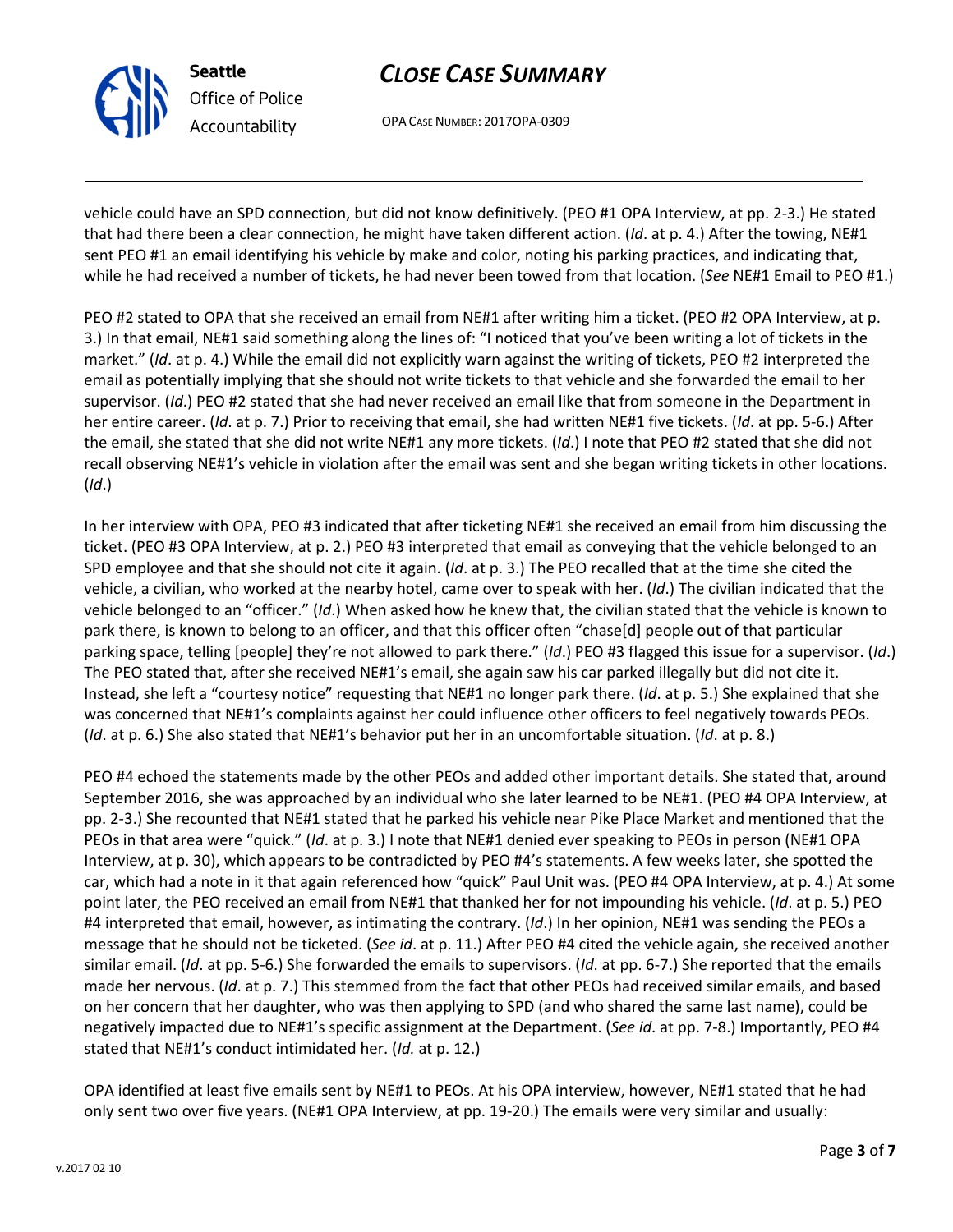

Seattle Office of Police Accountability

# CLOSE CASE SUMMARY

OPA CASE NUMBER: 2017OPA-0309

identified the make, model and color of his vehicle; noted that he frequently parked in an illegal zone; and referenced how quickly he received tickets from Paul Unit. (See, e.g., NE#1 email to PEOs #4 and PEO #5; NE#1 email to PEO #4; NE#1 email to PEO #3.) In a number of the emails, he thanked the PEOs for not towing his vehicle. (See, e.g., NE#1 email to PEO #4; NE#1 email to PEO #3.) All of these emails were sent from NE#1's Department email address and had his name, rank and assignment in the signature block at the bottom.

Interviews of civilians employed by businesses in the vicinity of the three-minute zone indicated that they were all aware that NE#1's car was repeatedly illegally parked and that the vehicle likely belonged to a police officer. NE#1 stated that he often exited and entered his vehicle while in uniform (NE#1 OPA Interview, at p. 10), which supports the likelihood that civilians who worked in the neighborhood knew that the vehicle belonged to an officer. In fact, NE#1 admitted that he was widely known throughout the neighborhood as working for SPD. (Id. at pp. 11-14.) For example, at his OPA interview, NE#1 relayed an anecdote in which his barber, who worked in the neighborhood, approached a PEO who was about to ticket NE#1's car and stated: "you know it's owned by a police officer?" (Id. at p. 14.) The interviewed civilians stated that they viewed NE#1 parking in that spot continuously, sometimes with a note/card on the front dash. One individual asserted his belief that, even though NE#1 received tickets, "he gets the tickets like disqualified or written off or something just because he's associated with somebody who can do that." (Nathaniel Rankin OPA Interview; see also David Watkins OPA Interview.)

From these interviews, and from the undisputed evidence of the scope of NE#1's behavior, it is clear that his conduct violated SPD policy. NE#1 purposefully and continuously violated Seattle parking regulations over a fiveyear period. (NE#1 email to OPA Captain.) Indeed, during his OPA interview, it appeared that NE#1 was still actively parking in the illegal spot. (NE#1 OPA Interview, at p. 8.)

It is further clear that, to both to the PEOs enforcing parking regulations and the civilians who witnessed NE#1's parking proclivities, that NE#1 acted in a manner that led them to believe that he expected or actually received preferential treatment based on his employment status. I find this to be supported by NE#1's emails, which, while carefully worded, were clearly purposed to educate the PEOs as to the fact that he parked in that location and to reduce the possibility that his car was ticketed or towed.

It's troubling that an officer who has taken an oath to uphold the laws of the City of Seattle, including traffic and parking regulations, would so openly and repeatedly flaunt them. As NE#1 describes it, he has no choice other than to repeatedly violate City parking regulations. However, he has a multitude of choices, including walking to work or taking the bus. Indeed, hundreds of thousands of Seattleites make that same choice every day with no angst. This includes civilians who, like NE#1, work at night (and potentially also during the day) several times a week. What it comes down to is that NE#1 believes that he, as a police officer, should receive special treatment that no one else receives in the entire City. This type of mindset and behavior is what drives a wedge between the Department and the communities it serves. We are all equal under the law and are all beholden to the same laws, whether they be criminal, traffic or otherwise.

Here, I find that NE#1's conduct undermined public trust in the Department. As such, I recommend that this allegation be Sustained.

### Recommended Finding: Sustained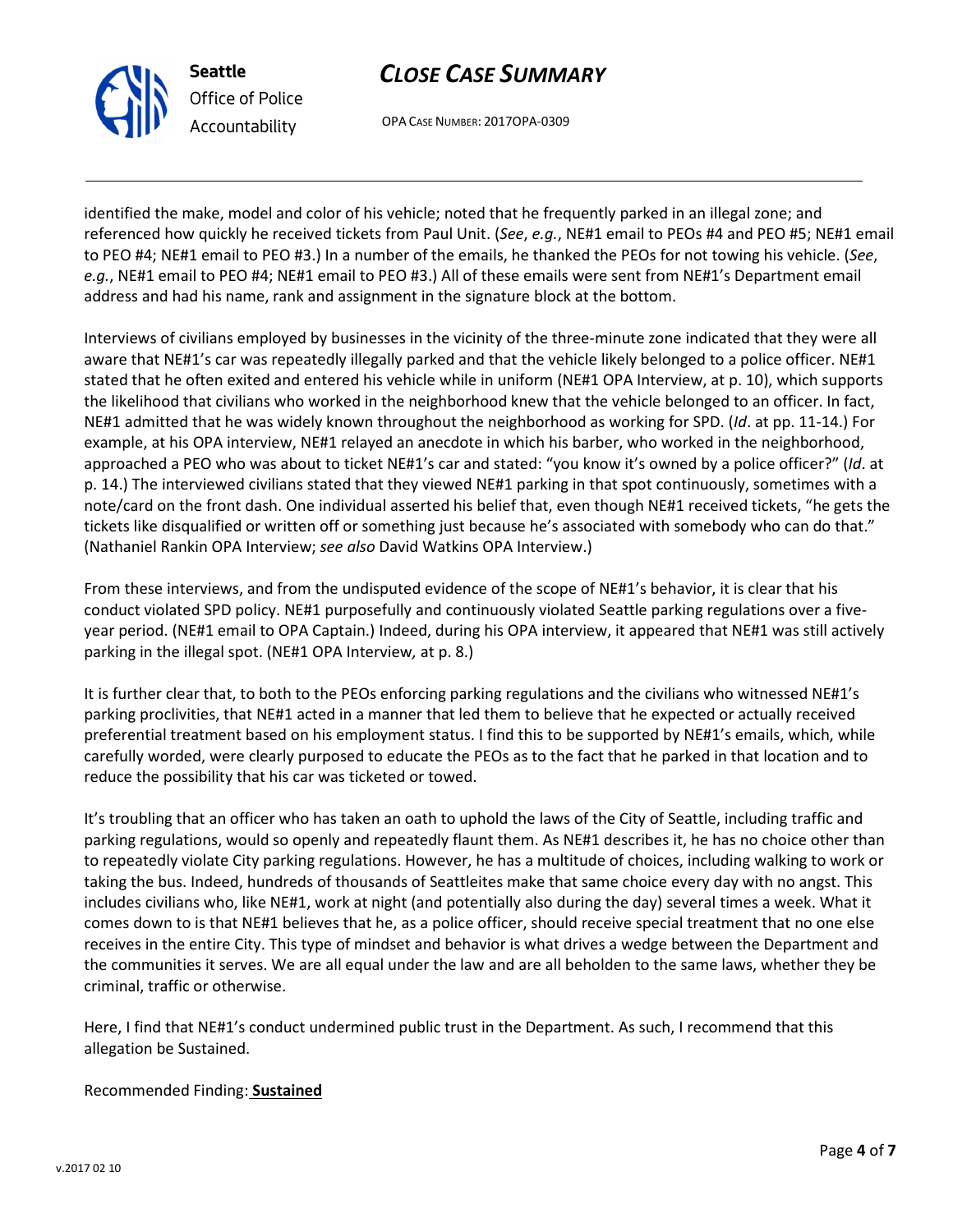

# CLOSE CASE SUMMARY

OPA CASE NUMBER: 2017OPA-0309

#### Named Employee #1 - Allegation #2 5.001 - Standards and Duties 12. Employees Shall Not Use Their Position or Authority for Personal Gain

SPD employees are prohibited from using their position or authority for personal gain. (SPD Policy 5.001-POL-12.)

During his OPA interview, NE#1 laid out the simple math for why he repeatedly parks illegally. He stated that were he to secure legal parking in the vicinity of SPD Headquarters (where he works) and the Pike Place Market area (where he resides), it would cost him between \$8,000 to \$9,000 per year. (Id. at pp. 22, 24.) By taking the risk that he will receive a ticket, which does not always occur, NE#1 acknowledged that he saves money, thus providing him with quantifiable personal gain. (See id. at p. 24.) The fact that an SPD employee repeatedly violates traffic infractions is concerning in and of itself, but this is further exacerbated by the fact that NE#1 sent emails to PEOs that were purposed to reduce the amount of tickets he received and the frequency with which his vehicle would be towed. NE#1's motive, even if not stated explicitly, is clear – if PEOs are aware that the vehicle belongs to an officer they will be less likely to ticket or tow it, which will, in turn, result in increased financial benefits to NE#1.

NE#1 also admitted to conducting a personal investigation into why his vehicle repeatedly had milk spilled on it from a Beecher's truck that would park in the same location, often in front of his vehicle. (Id. at p. 12.) In conducting the investigation into his suspicions, NE#1 contacted business owners and the truck owner to determine whether the spill was purposeful or whether the truck had a faulty seal. (Id.) During this investigation, which NE#1 knew was completely unrelated to his official duties, NE#1 stated that he believed that those he interacted with knew that he was a police officer. (Id. at p. 13.) As such, it is another example of NE#1 utilizing his employment status to obtain a personal benefit.

NE#1's documented and undisputed behavior is concerning, both in that it represents a clear violation of policy and a disregard for the law. Even more concerning is NE#1's apparent failure to recognize the inappropriateness of his actions, as exemplified by the fact that he is still admittedly continuing to engage in this course of conduct.

For these reasons, I recommend that this allegation be Sustained.

Recommended Finding: Sustained

### Named Employee #1 - Allegation #3 5.001 - Standards and Duties 13. Retaliation is prohibited

SPD policy precludes its employees from engaging in retaliation. (SPD Policy 5.001-POL-13.) SPD employees are specifically prohibited from retaliating against a person who engage in activities including, but not limited to, "oppos[ing] any practice that is reasonably believed to be unlawful or in violation of Department policy" or "who otherwise engages in lawful behavior." (Id.) Retaliatory acts are defined broadly under SPD's policy and include "discouragement, intimidation, coercion, or adverse action against any person. (Id.)

As indicated above, NE#1 repeatedly sent emails to PEOs that ticketed him, as well as to their supervisors. The emails were carefully worded: identifying the vehicle and the fact that it belonged to NE#1; complimenting the PEOs on how fast they were in giving him a ticket; and thanking them for not towing his vehicle. All emails were sent from NE#1's SPD email address and had his signature, including his title and duties, at the bottom.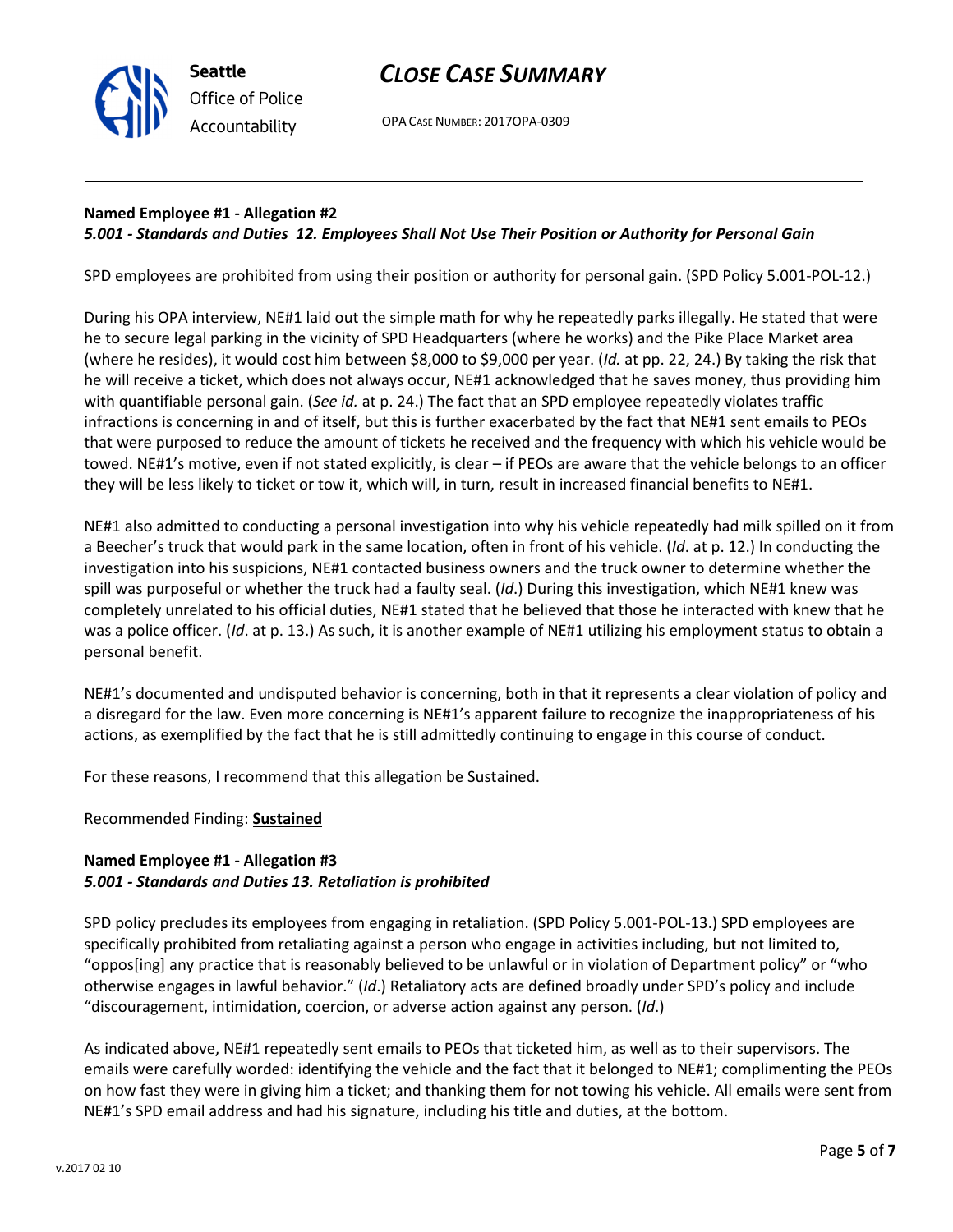

## CLOSE CASE SUMMARY

OPA CASE NUMBER: 2017OPA-0309

While NE#1 repeatedly attempted to discourage PEOs from doing their lawful job duties, his focus appeared to be on obtaining preferential treatment due to his status as a police officer and the attendant personal gain from not receiving tickets or being towed. Therefore, his misconduct falls more squarely within the other policies referenced herein. I find the question of whether he "retaliated" against the PEOs, as the term is contemplated by the policy, to be inconclusive.

Recommended Finding: Not Sustained (Inconclusive)

### Named Employee #1 - Allegation #4 12.110 - Use of Department E-mail & Internet Systems 2. The Department Allows Limited Personal Use of Email and Internet

SPD policy allows the limited personal use of internet and email. (SPD Policy 12.110-POL-2.) However, such use is permissible only to the extent that "it follows the policies and usage standards set by the Department and the City." (Id.)

OPA's investigation showed that NE#1 used his Department email address for a host of personal matters. (See NE#1 emails.) These included communicating with attorneys retained for personal matters and with banks concerning lines of credit. (See id.) It also appeared that NE#1 used his Department email address to sign up for scores of ecommerce sites, to pay utilities, and to conduct electronic banking. (See id.)

A number of emails, both work related and not, contained profanities (including fuck, bullshit and shit). In one email, NE#1's brother appeared to caution him against using his Department email for personal reasons. (See NE#1 email to brother.) In response, NE#1 replied that "I use the SPD e-mail because I never put anything into it that the department cares about – they can monitor all they want." (Id.) NE#1 misses the point. Even disregarding the content of the messages, SPD email is to be used for Department, not personal, reasons. (Id.) Here, NE#1 engaged (and presumably continues to engage) in widespread use of his email for non-official reasons. While an occasional personal email is allowed and permitted by the Department, such frequent usage of SPD email is certainly outside of the Department's expectations.

As explained more fully below, this use was certainly inappropriate; however, OPA could not conclusively determine whether or not it was excessive and thus violated this section of the policy.

I note, however, that the available evidence raises the question of whether this personal email and related internet usage may have all been engaged in during on-duty time. This raises other very serious concerns that should be addressed by NE#1's chain of command.

For these reasons, I recommend that this allegation be Not Sustained – Training Referral.

Recommended Training: NE#1 should receive counseling and training from his chain of command concerning the appropriate limited use of personal email and internet and the Department's expectations in this area.

Recommended Finding: Not Sustained (Training Referral)